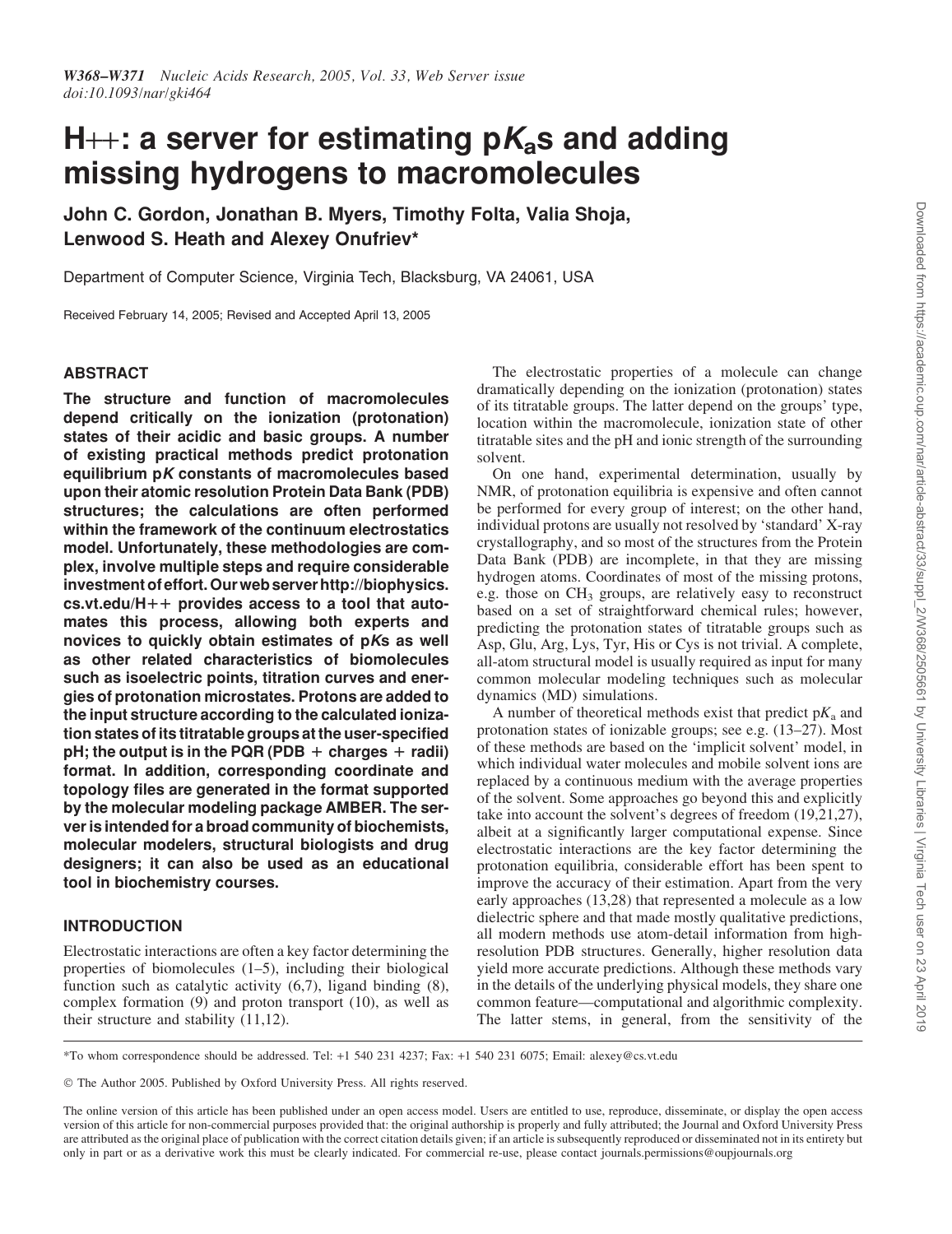computed electrostatic interactions to the approximations involved and the details of the input structure. Hence, the computational process usually involves multiple non-trivial steps. There is often an additional complication arising from irregularities within the input PDB structures, such as naming inconsistencies and missing or duplicate atom records. Significant 'pre-processing' of structures is therefore required. As a result, modern methods that predict protonation equilibria and add missing hydrogens to PDB structures are frequently associated with a rather steep learning curve, often precluding novices from using them. Even for experts, the manual set-up of such calculations is often time consuming, and potentially useful variations of the input parameters and/or structural models remain unexplored.

This paper describes the freely available web server http:// biophysics.cs.vt.edu/H++, which is designed to automate prediction of  $pK_a$  and protonation states of ionizable residues in macromolecules, using atomic resolution structures as input. The output structure contains missing hydrogens added according to calculated protonation states and is available in several formats used by a number of popular molecular modeling packages. The calculations are based on the standard continuum solvent methodology (15), within the frameworks of either the generalized Born (GB) or the Poisson–Boltzmann (PB) models (user-specified). All steps of the computational process are fully automated. Commonly used input parameters are accessible via a simple interface that provides reasonable defaults. The server is intended for both experts and non-experts.

## MATERIALS AND METHODS

#### Pre-processing of submitted structures

Structures are pre-processed differently depending upon their input format (see the flowchart in Figure 1). Two input formats are supported by the H++ website, PDB and PQR. These files differ in that PQR files already have charges and radii assigned to each atom whereas PDB files do not.

If the input file is in PQR format, H++ makes minimal changes because it is assumed that the format is already suitable for electrostatic calculations. Changes made are as follows: atom names of all titratable amino acids are brought into accordance with the format adopted by the AMBER (29) package and consistency checks are performed. These checks ensure that the total charge of the system is an integer (within a  $\pm 0.05$  unit charge tolerance per amino acid) and the atomic radii are between  $0.5$  and  $3 \text{ Å}$ . If any of the above checks fail, the sequence of residues is discontinuous or the atom names are different from the PDB standard and cannot be recognized, execution terminates.

For a structure submitted in the conventional PDB format, H++ deletes all *HETATM* records; that is, only those atoms that belong to amino acids or nucleotides are kept. This is the 'clean-up' step in Figure 1. Removal of explicit water molecules and mobile counterions is generally consistent with the implicit solvent framework in which solvation effects are accounted for in the mean-field manner. If necessary, removed ligands can be included in the calculations by submitting the complete structure in the PQR format, avoiding the 'clean-up' step. Sequence continuity is verified and all atom



Figure 1. Flowchart of computations performed by the H++ server described here. The input is a structure file in either PDB or PQR (PDB + charges + radii) format. The output includes computed  $pK_{1/2}$  values for all titratable groups, as well as titration curves, isoelectric point and the original structure, in which the protonation states of all ionization groups have been made consistent with the calculated pKs. The generated structure is available in several formats used by popular molecular modeling packages.

names are brought into accordance with the format adopted by the AMBER package. Deuterium atoms are replaced with equivalent hydrogens.

## Addition of missing atoms and optimization of hydrogens

This section applies only to input structures in PDB format. Missing heavy atoms and protons (assuming standard protonation states of titratable groups) are added, and atomic partial charges and radii (Bondi) are assigned using the PROTON-ATE and LEAP modules of AMBER. This is followed by an MD-based optimization of the positions of the added hydrogens. The protocol was tested earlier (10) in a similar context; it consists of three consecutive stages during which only hydrogens are allowed to move: first, 100 steps of conjugate gradient minimization; second, 500 steps of MD at 300 K, with all torsional potentials involving hydrogens set to zero; and third, 100 steps of conjugate gradient minimization with the torsional potential returned to normal values. The AMBER parm99 force-field is used, where the integration time-step is 1 fs and the charge–charge interactions are computed in a uniform 'vacuum' of dielectric  $\varepsilon_{\text{out}} = 4$ .

#### Electrostatic calculations

The continuum electrostatics methodology widely used to calculate the energetics of proton transfer is described elsewhere (15,30); the model is available in the free software package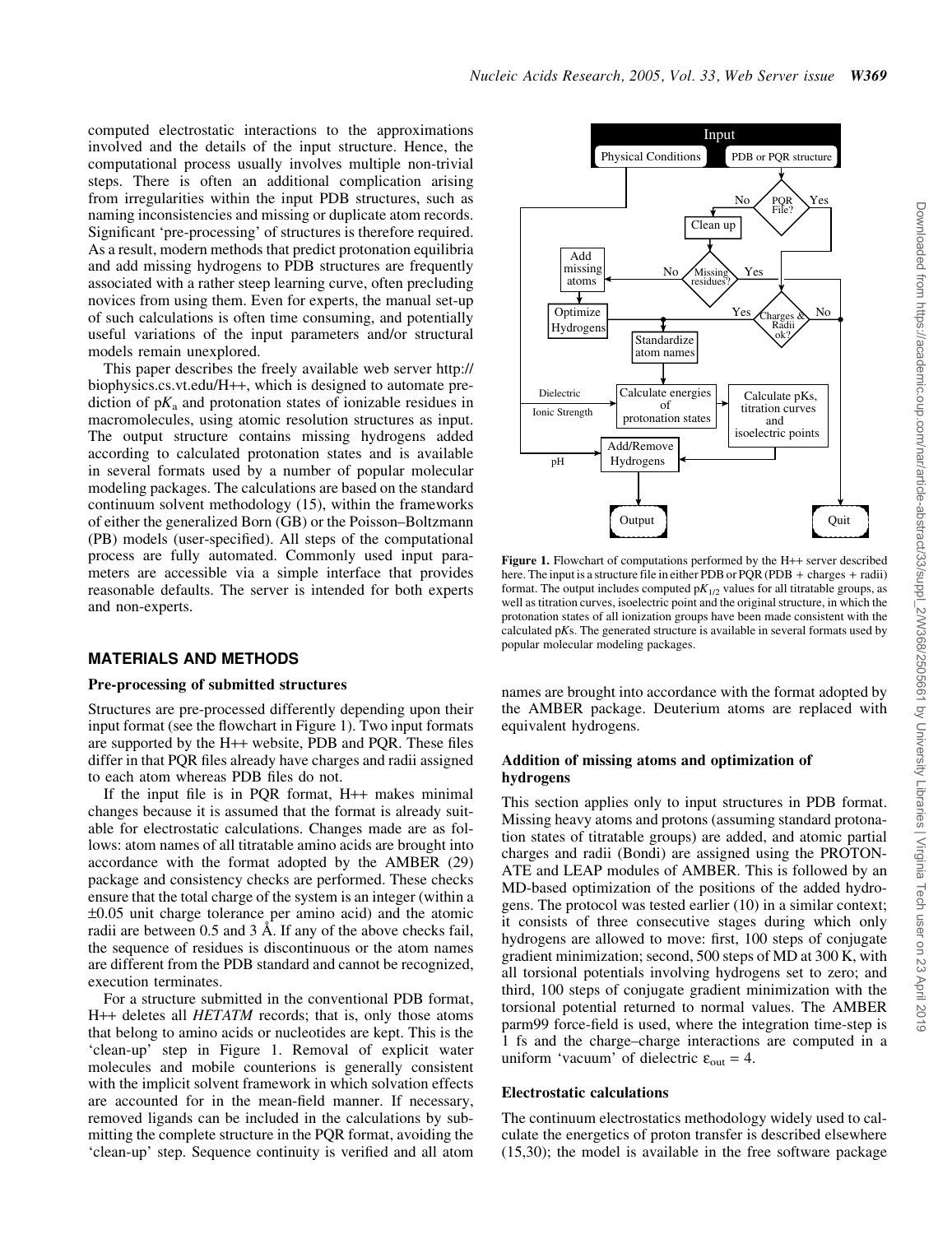MEAD  $(31)$ . The H++ calculations rely upon the singleconformer version of MEAD; conformational variability is partially accounted for by the 'smeared charge' representation of titratable groups (see below) and the simulated annealing of protons described above. Although it is not the most systematic or exhaustive way of incorporating conformational variability, we believe, based on previous experiences (10,22,30), that this particular model is a reasonable balance between speed and accuracy, and is therefore a good choice for web-based calculations. In this model, the molecule is treated as a low dielectric medium  $\varepsilon_{\text{in}}$ , and the surrounding solvent is assigned a high dielectric constant  $\varepsilon_{\text{out}}$ . The electrostatic screening effects of (monovalent) salt enter via the Debye–Huckel screening parameter  $\kappa [\mathring{A}^{-1}] \approx$  $0.316\sqrt{\text{salt} \cdot \text{[mol/1]}}$ . The salt concentration,  $\varepsilon_{\text{in}}$  and  $\varepsilon_{\text{out}}$  are accessible to the user, and reasonable defaults are provided. The difference between the  $pK_a$  of a sidechain and the  $pK_a$  of the corresponding model compound in free solution is determined by the combined effect of two distinct contributions to the total electrostatic (free) energy change. The first is the 'Born term' or desolvation penalty, which always penalizes burial of a charge inside a low dielectric medium. The second is the background term, which represents the electrostatic interactions of the group in question with all other fixed charges in the molecule not belonging to any titratable groups. These energy terms, as well as the matrix of site–site interactions, are estimated through a sequence of calculations in which sites in the protein and their corresponding model compounds have their charge distributions set to those of the protonated or deprotonated form, and suitable energy differences are taken. For the protonated states of Asp and Glu, in which the correct location of the proton is not known a priori, a 'smeared charge' representation is employed, in which the neutralizing positive charge is symmetrically distributed: 0.45 on each carbonyl oxygen atom, and 0.1 on the carbon atom. The electrostatic calculations are based either on a GB or a PB model, as requested by the user. The particular GB model we are using was found earlier  $(32)$  to work reasonably well in  $pK$ calculations on proteins; here its improved version (33) is used. The set-up and finite-difference solution of the PB problems or analytical GB calculations are carried out using the MEAD program package. In the finite-difference lattices, two levels of focusing are used. In the coarsest level the bounding box is set to twice the molecule's maximum extent and the grid points are spaced 2 Å apart. The finest lattice is focused on the region of interest, and the grid points are  $0.5 \text{ Å}$  apart. The probe radius for defining the molecular surface, which is used as the boundary between the interior and exterior dielectric regions, is set to  $1.4 \text{ Å}.$ 

## Calculating titration curves,  $pK_{1/2}$  and protonation states

The electrostatic calculations outlined above provide (free) energies of each of the  $2^N$  protonation microstates (10) in the system, where  $N$  is the number of ionizable sites. To make the subsequent calculation of the partition functions (and  $pK_{1/2}$ ) manageable, a fast variant of a clustering approach is used (34). The approach subdivides the interacting sites into independent clusters based upon the strength of electrostatic site–site interactions between them. All electrostatic

interactions for each ionizable site are sorted from highest to lowest; the top  $C_{\text{max}}$  sites are then selected to contribute to the calculation, and all others are ignored. The partition function for the site is then factored into computationally manageable components of maximum size  $C_{\text{max}}$ . Here,  $C_{\text{max}} = 17$  is used: in tests on 600 representative proteins (35), we found (J. Myers, G. Grothaus and A. Onufriev, manuscript submitted) that  $C_{\text{max}} = 17$  resulted in average errors of 0.2 pK units, compared with a standard treatment based upon a Monte Carlo approach (16).

The probability of protonation is computed for every site over a range of pH values equally spaced by 0.1 pH units apart. Individual curves can be displayed for user-selected residues, and the total protonation curve is generated, showing the computed isoelectric point of the molecule. A diagram showing the 10 lowest protonation states and their relative free energies is also generated. These diagrams were found useful (10) for analysis of proton transfer events in biomolecular systems.

## Generating the PDB structure in its predicted protonation state

The computed titration curves provide an estimate of the probability of protonation of each titratable site at the (userspecified) pH of the solvent. A simple scheme is used for assignment of protonation states: if the estimated probability is <0.5, the site is considered deprotonated; otherwise, the site is protonated. We follow AMBER conventions in placement of new hydrogen atoms and selection of hydrogen atoms to be removed. Deprotonated (neutral) states of Arg and Tyr, not available in the AMBER databases, are obtained from the protonated forms by removal of the HH22 and HH protons, respectively; their partial charges are brought into accordance with the appropriate model compound values supplied by the MEAD package. The structures submitted in PQR format do not undergo re-assignment of protonation states, allowing greater flexibility for this input format.

## **CONCLUSION**

The H++ web server described here automates the process of calculating  $pK_a$ , protonation states and titration curves of ionizable groups in macromolecules, given an atomic resolution structure as input. In addition, the server generates the properly protonated structures for use in other popular molecular modeling applications, such as MD. The calculations are based on the established continuum electrostatics methodology, which has been successfully used for this purpose over more than a decade. We expect H++ to become a useful tool for the broad biochemical, structural and computational biology community, as well as drug designers. It can also be a useful educational resource.

## ACKNOWLEDGEMENTS

We thank Grigori Sigalov and Jory Zmuda for useful comments and suggestions. We are also grateful to Yuri Pevzner for the help with testing and to Derek Rountree for the help with incorporating the latest GB model into the MEAD package.